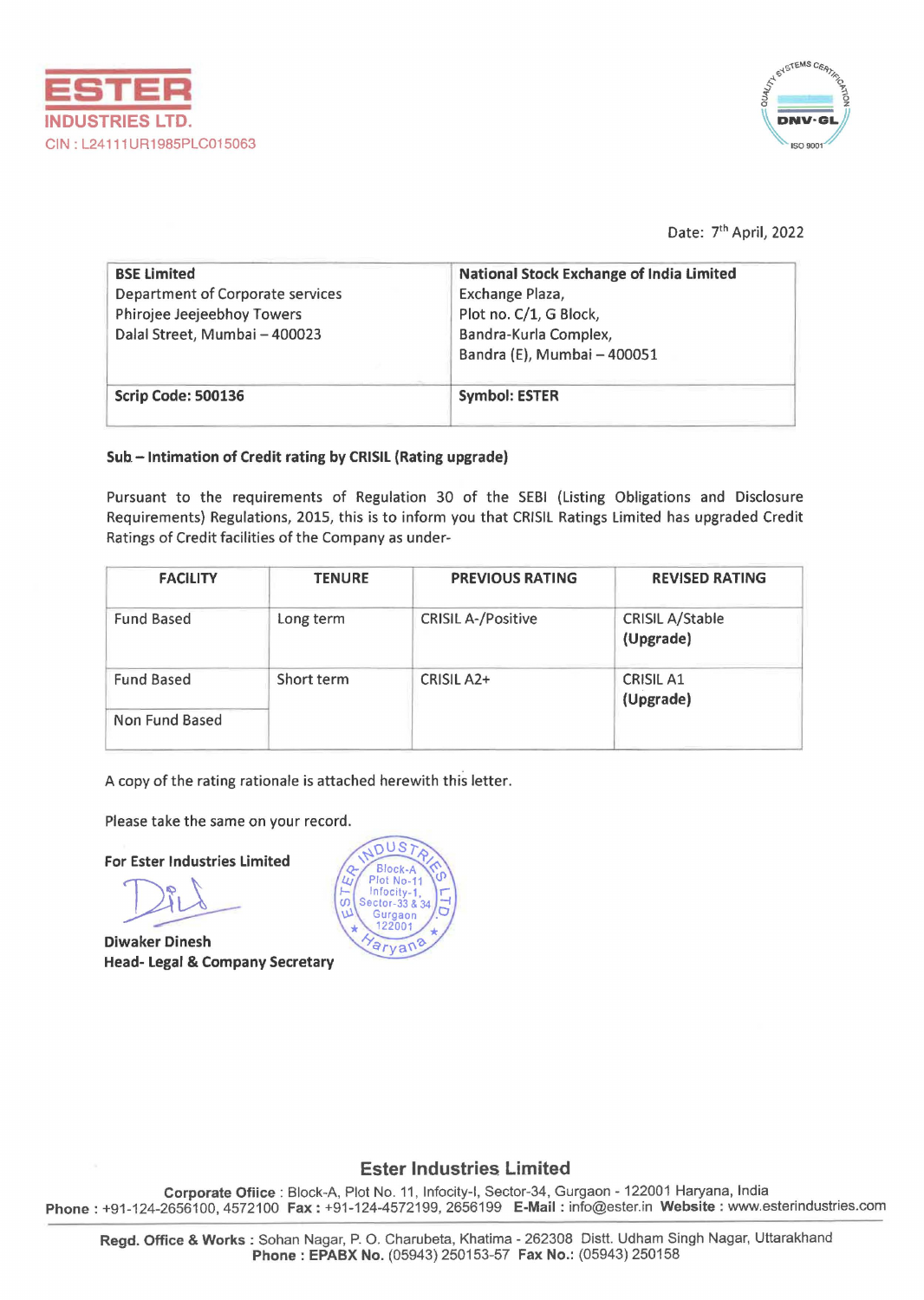

# **Rating Rationale**

April 06, 2022 | Mumbai

# **Ester Industries Limited**

*Ratings upgraded to 'CRISIL A/Stable/CRISIL A1'*

## **Rating Action**

| Total Bank Loan Facilities Rated | <b>Rs.490.93 Crore</b>                               |  |  |
|----------------------------------|------------------------------------------------------|--|--|
| Long Term Rating                 | CRISIL A/Stable (Upgraded from 'CRISIL A-/Positive') |  |  |
| Short Term Rating                | CRISIL A1 (Upgraded from 'CRISIL A2+')               |  |  |

*1 crore = 10 million Refer to Annexure for Details of Instruments & Bank Facilities*

## **Detailed Rationale**

CRISIL Ratings has upgraded its ratings on the bank facilities of Ester Industries Limited (EIL) to '**CRISIL A/Stable/CRISIL A1**' from 'CRISIL A-/Positive/CRISIL A2+'.

The upgrade factors in the improved credit risk profile of EIL and sustained operating performance. In the first nine months of fiscal 2022, the company generated revenue of Rs 1,018 crore with operating margin of 17.7%, against Rs 696 crore and 25.3%, respectively, in the corresponding period of the previous fiscal. High operating margins during last fiscal has now been normalized in current fiscal. Improvement in operating performance is driven by continuation of favourable demandsupply dynamics in the packaging films business and maturing of products.

The engineering plastics and specialty polymers segments have also seen healthy improvement in demand over the past nine months. Therefore, despite the expected decline of margin in packaging films business, the overall operating profit before depreciation, interest and tax (OPBDIT) margin of EIL is expected to sustain around 15% over the medium term, benefitting from a diverse product portfolio.

Product mix and diversification should improve as the company is adding capacities of value-added products, specialty polymers and engineering plastics for capital expenditure (capex) of Rs 225 crore, which is likely to be completed in fiscal 2023. Furthermore, revenue of the packaging films business is expected to improve with the new greenfield BOPET (biaxially-oriented polyethylene terephthalate) line (48,000 tonne per annum [tpa] in Telangana) expected to be commissioned by October 2022. The progress of the project will remain a monitorable.

The ratings reflect the company's established market position and long track record in the packaging films business, healthy operating efficiency supported by strong capacity utilisation and diversified product profile. These strengths are partially offset by susceptibility to volatile raw material costs and realisations driven by demand-supply dynamics and large, debtfunded ongoing projects.

## **Analytical Approach**

To arrive at the ratings, CRISIL Ratings has combined the business and financial risk profiles of EIL and Ester Filmtech Ltd (EFL), together referred to as Ester, given their business and financial linkages and a common management. EFL has been formed as a wholly owned subsidiary of EIL, to implement the new greenfield BOPET line of 48,000 TPA in Telangana, and benefit from lower taxation. EIL will support the new project in EFL, by providing equity support and guarantee on bank debt.

*Please refer Annexure for the list of entities considered and the analytical treatment of consolidation*

### **Key Rating Drivers & Detailed Description Strengths**

# **Established market position along with long track record in packaging films business**

The company has been manufacturing packaging films for three decades at a single plant in Uttarakhand. Though it has diversified into engineering plastics and specialty polymers over the years, it still derives major portion of its revenue from the packaging films business. The installed capacity comprises BOPET (57000 tpa), metallised films (13000 tpa), engineering plastics (16500 tpa) and specialty polymers (30000 tpa). Capacity utilisation in the BOPET line should remain healthy over the near term given the demand situation, while share of the specialty polymers segment is also steadily increasing. The company is augmenting its BOPET capacity by 48000 tpa, to be implemented by October 2022. Established customer relationships should also help EIL sustain volumes in the packaging films business over the medium term.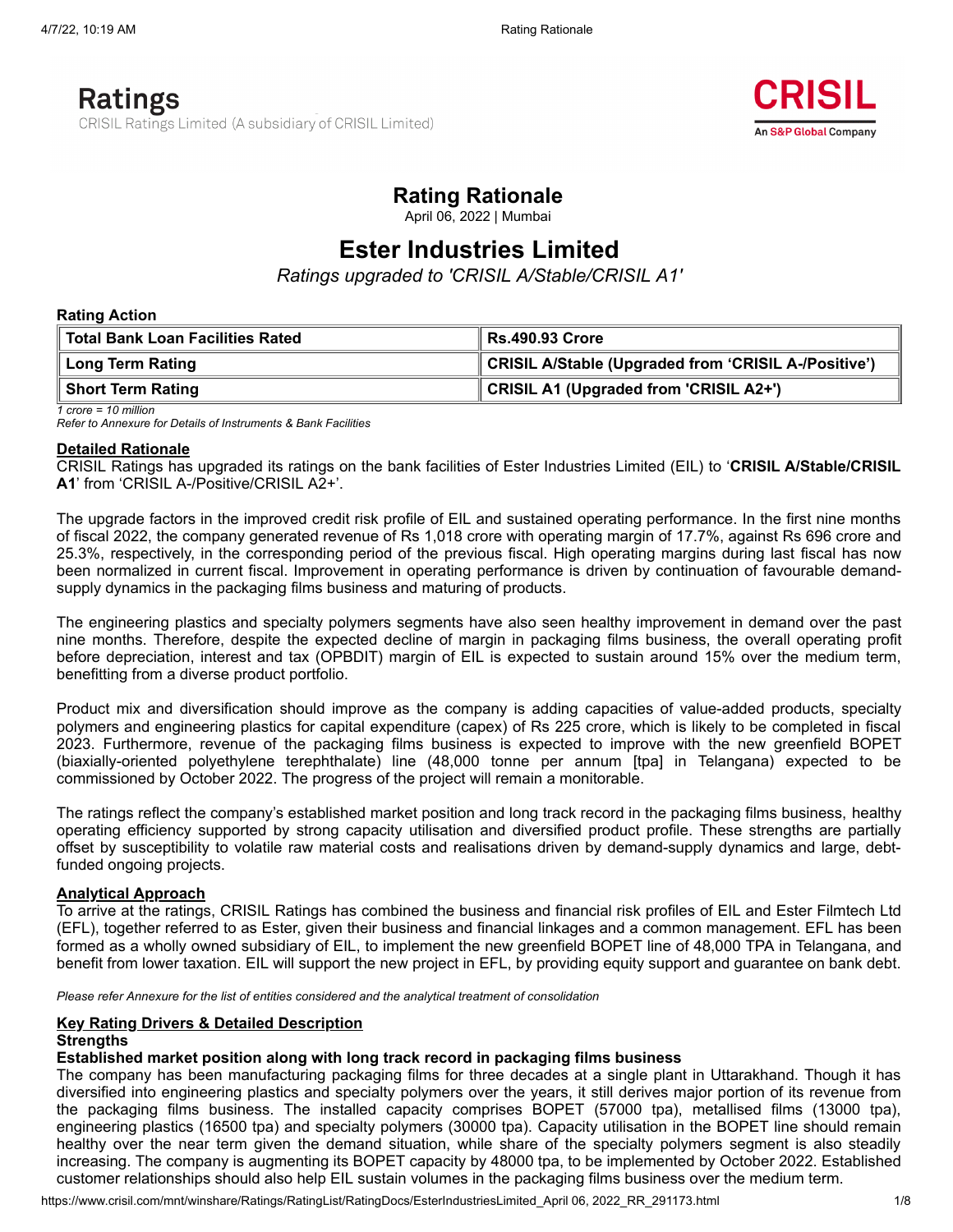## **Healthy operating efficiency supported by strong capacity utilisation**

Profitability is susceptible to volatility in raw material prices and demand-supply factors. Supported by favourable demand of packaging films since the second half of fiscal 2019, the OPBDIT margin remained strong at 23.7% in fiscal 2021 (19%, 11% and 8.7% in fiscal 2020, 2019 and 2018 respectively). The company was able to maintain robust operating performance during the Covid-19 pandemic because of healthy demand of the films business supported by heightened hygiene consciousness, growing in-home consumption and benign input cost despite lower volumes in the specialty polymers division.

The operating performance of the specialty polymers segment has also started improving with the launch of commercial sales of one of the specialty polymer product as well as expected launch of the two more products over the near term. The company has also filed for seven patents for its specialty polymers division and this is expected to support the operating margin of the segment. The engineering plastics division has also seen improved demand during the second half of fiscal 2021 and continues to remain strong during first nine months of current fiscal as well. Overall, while operating margins have normalized to 17.7% during first nine months of fiscal 2022 due to increase in the raw material costs and slight decline in the realization in the films business. However, given the healthy demand outlook, they should sustain at 15% over medium term.

## **Diversified product profile**

The company has a diversified product portfolio in the polyester films, engineering plastics and specialty polymers divisions. Though revenue is dominated by the films segment, market share of the other segments has increased in the past two years. Diversified revenue profile protects profitability from adverse conditions in any particular segment and adds stability to cash flow. While the demand for engineering plastics and specialty polymers was adversely affected due to the pandemic, large profit in the packaging films division helped maintain profitability in the first half of fiscal 2021. With economic recovery, the demand for engineering plastics and specialty polymers started improving from the second half of fiscal 2021 and remained strong during the nine months of fiscal 2022, providing stability to cash flow.

## **Weaknesses**

# **Susceptibility to volatility in raw material cost and realisations, driven by demand-supply dynamics**

The packaging films business remains prone to cyclicality, as evident from fluctuations in product realisations, owing to the demand-supply gap. The industry is also highly competitive, with aggressive capacity expansions by few large players exerting pressure on realisations. Players tend to add large capacities whenever prices pick up, which then leads to fall in product realisations. Further, key raw materials, such as polyethylene terephthalate (PET) resin or chips, pure terephthalic acid and mono ethylene glycol, are derivatives of crude, and hence, profitability remains susceptible to volatility in crude prices. Players such as EIL have the flexibility to pass on raw material price fluctuations to customers to some extent. Amid the current upcycle in the packaging films business, players may undertake capital expenditure (capex) to add new capacities over the next couple of years. EIL benefits from its diversified product profile, however, the OPBDIT margin has eased off during the nine months of fiscal 2021 (nine months of fiscal 2022: 17.7%; nine months of fiscal 2021: 25.3%). The margin remains susceptible to demand-supply dynamics and volatility in raw material prices, and hence, will continue to be a key monitorable.

## **Large debt-funded ongoing projects**

EIL is exposed to risks related to implementation of projects. The company is setting up a new BOPET line (48000 tpa) in an industrial park in Telangana through its wholly owned subsidiary EFL. The project will be funded through internal accrual (30%) and debt (70%). The funding risk of the company is mitigated since it has already infused Rs. 176 crore of equity contribution and the debt tie-up is in place. The civil & erection work has already been initiated and the project is expected to be operational by October 2022. While the leverage may increase over the medium term (peak gearing ratio is expected to rise to more than 1 time over the medium term as compared to 0.40 time as on March 2021), commissioning of the project is expected to increase cash flow. Profitability from the project is also expected to be healthy with benefits from state government in the form of lower power cost and tax rebates etc., as the new facility is located within an industrial park. However, timely commissioning and stabilisation of the facility remains key monitorables.

In addition, the company has capex plans of Rs. 225 crores for a new metallizer and for enhancing the capacity of special polymers and engineering plastics divisions. The company has initiated the capex which should be completed in fiscal 2023. Timely implementation and ramp-up of the project is critical for sustenance of profitability and will be closely monitored.

# **Liquidity: Adequate**

Expected cash accrual of around Rs 140-150 crore, should be sufficient to service yearly maturing debt of less than Rs. 50 crore during fiscals 2022 and 2023 and meeting the equity requirements of the ongoing capex plans. The bank limit of Rs 150 crore was utilised at an average of 29% during the 12 months through January 2022 and should be sufficient for meeting the incremental working capital requirements over the medium term.

## **Outlook: Stable**

CRISIL Ratings believes EIL will sustain its business risk profile over the medium term, supported by diversified product profile. The debt protection metrics, however, will remain average over this period on account of a debtfunded greenfield capex.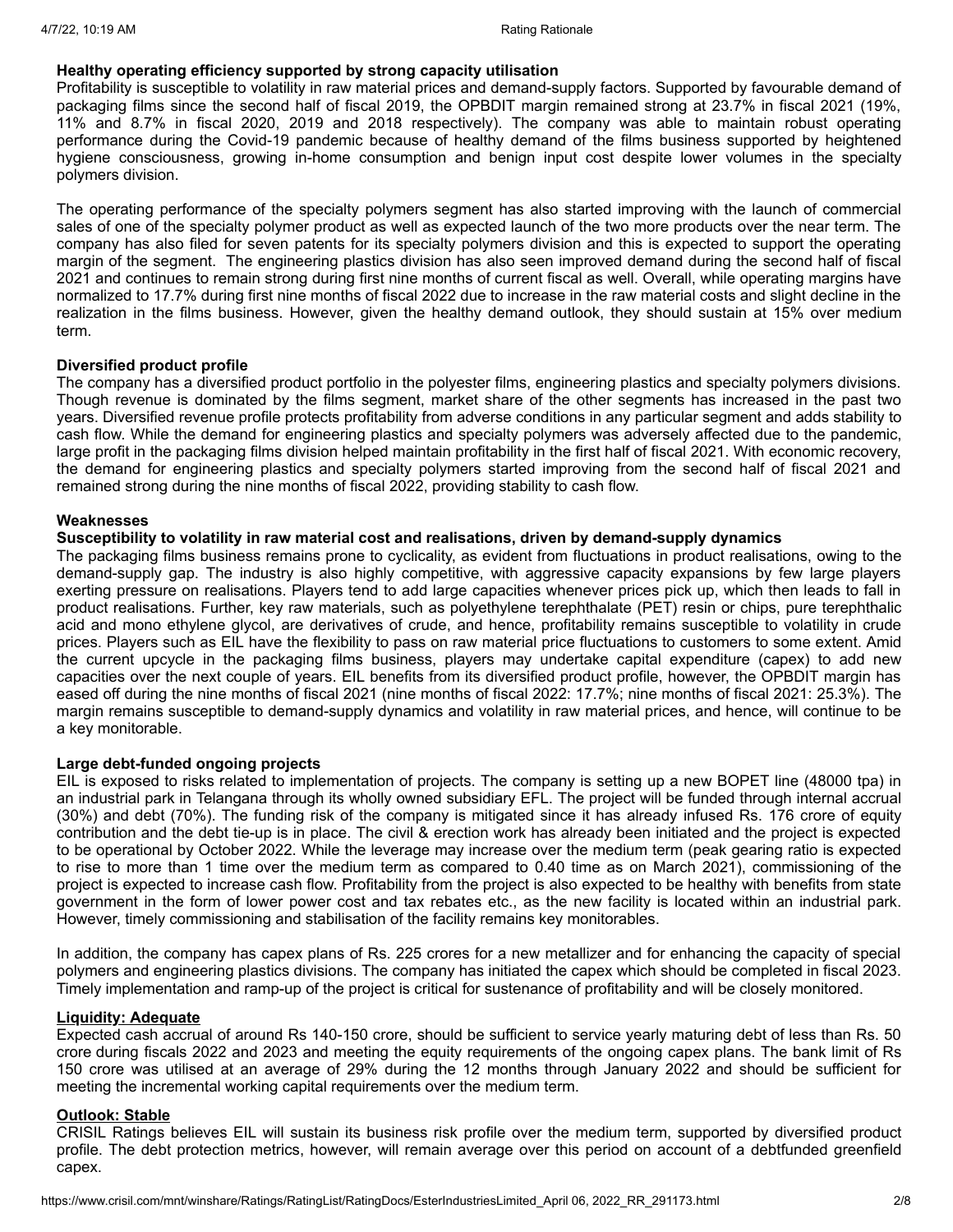#### **Rating Sensitivity Factors Upward Factors**

- Significant and sustained improvement in operating performance leading to cash accruals of Rs 170-180 crore
- Timely completion of the 48000 TPA BOPET project in the middle of next fiscal.without any major cost overrun

# **Downward Factors**

- Lower-than-expected operating performance leading to a significant decline in margin and cash accrual
- Delay in ramp-up of new capacities, new sizeable debt-funded capex/acquisitions, leading to Debt to earnings before interest, tax, depreciation and amortisation (Ebitda) ratio of more than 3.5 times

# **About the Company**

Promoted by Mr Arvind Singhania and incorporated in 1985, EIL manufactures packaging films, specialty polymers and engineering plastics. Its manufacturing facility is in Khatima, Uttarakhand. Total operational capacity for BOPET is 57,000 tpa, metallised films is 13,000 tpa, engineering plastics is 16,500 tpa and specialty polymers is 30,000 tpa.

For the first nine months of fiscal 2022, total income was Rs 1,018 crore and profit after tax (PAT) Rs 107 crore, against Rs 696 crore and Rs 108 crore, respectively, in the corresponding period of the previous fiscal.

# **Key Financial Indicators\***

| As on/for the period ended March 31 | Unit            | 2021 | 2020 |
|-------------------------------------|-----------------|------|------|
| <b>Operating income</b>             | <b>Rs</b> crore | 996  | 1044 |
| <b>PAT</b>                          | <b>Rs</b> crore | 137  | 99   |
| <b>PAT margin</b>                   | %               | 13.8 | 9.5  |
| Adjusted debt/adjusted networth     | <b>Times</b>    | 0.40 | 0.38 |
| Interest coverage                   | Times           | 12.7 | 8.1  |

*\*As per analytical adjustments made by CRISIL Ratings*

# **Any other information:** Not applicable

# **Note on complexity levels of the rated instrument:**

CRISIL Ratings' complexity levels are assigned to various types of financial instruments. The CRISIL Ratings' complexity levels are available on [www.crisil.com/complexity-levels](http://www.crisil.com/complexity-levels). Users are advised to refer to the CRISIL Ratings' complexity levels for instruments that they consider for investment. Users may also call the Customer Service Helpdesk with queries on specific instruments.

# **Annexure - Details of Instrument(s)**

| <b>ISIN</b> | Name of<br>instrument             | Date of<br>allotment | Coupon<br>rate $(\%)$ | <b>Maturity</b><br>date | <b>Issue size</b><br>(Rs.Crore) | <b>Complexity</b><br>level | <b>Rating assigned</b><br>with outlook |
|-------------|-----------------------------------|----------------------|-----------------------|-------------------------|---------------------------------|----------------------------|----------------------------------------|
| NA          | Term Ioan                         | Oct-2021             | NA.                   | Sept-2026               | 40                              | NA                         | <b>CRISIL A/Stable</b>                 |
| <b>NA</b>   | Cash credit*                      | NA                   | <b>NA</b>             | <b>NA</b>               | 125                             | NA                         | <b>CRISIL A/Stable</b>                 |
| <b>NA</b>   | Bill discounting**                | <b>NA</b>            | NA                    | NA                      | 23.38                           | NA                         | <b>CRISIL A/Stable</b>                 |
| NA          | Bill discounting**                | NA                   | NA                    | NA                      | 1.62                            | NA                         | <b>CRISIL A1</b>                       |
| <b>NA</b>   | Inland/import<br>letter of credit | <b>NA</b>            | NA                    | <b>NA</b>               | 120.0                           | NA                         | <b>CRISIL A1</b>                       |
| NA          | Bank guarantee                    | <b>NA</b>            | NA                    | <b>NA</b>               | 4.0                             | NA                         | <b>CRISIL A1</b>                       |
| NA          | Foreign<br>exchange<br>forward    | <b>NA</b>            | <b>NA</b>             | <b>NA</b>               | 9.30                            | NA                         | <b>CRISIL A1</b>                       |
| NA          | Term Ioan                         | NA                   | NA                    | Mar-2027                | 167.63                          | NA                         | <b>CRISIL A/Stable</b>                 |

*\*Interchangeable with packing credit*

*\*\*Interchangeable with foreign inland*

# **Annexure – List of Entities Consolidated**

| Names of Entities Consolidated | <b>Extent of Consolidation</b> | <b>Rationale for Consolidation</b>        |
|--------------------------------|--------------------------------|-------------------------------------------|
| Ester Filmtech Ltd             | Full                           | Strong operational and financial linkages |

# **Annexure - Rating History for last 3 Years**

|                                        |       | Current               |                                                   |             | 2022 (History) |             | 2021                                                   |          | 2020                                          |             | 2019   | <b>Start of</b><br>2019 |
|----------------------------------------|-------|-----------------------|---------------------------------------------------|-------------|----------------|-------------|--------------------------------------------------------|----------|-----------------------------------------------|-------------|--------|-------------------------|
| Instrument                             | Type  | Outstanding<br>Amount | Rating                                            | <b>Date</b> | Rating         | <b>Date</b> | Rating                                                 | Date     | Rating                                        | <b>Date</b> | Rating | Rating                  |
| <b>Fund Based</b><br><b>Facilities</b> | ST/LT | 366.93                | <b>CRISIL</b><br>A1/<br><b>CRISIL</b><br>A/Stable |             | $\sim$         | 16-09-21    | <b>CRISIL</b><br>$A2+$<br><b>CRISIL</b><br>A-/Positive | 28-10-20 | CRISIL<br>$A2+$<br><b>CRISIL</b><br>A-/Stable |             | --     | --                      |
|                                        |       |                       |                                                   |             |                |             |                                                        |          |                                               |             |        |                         |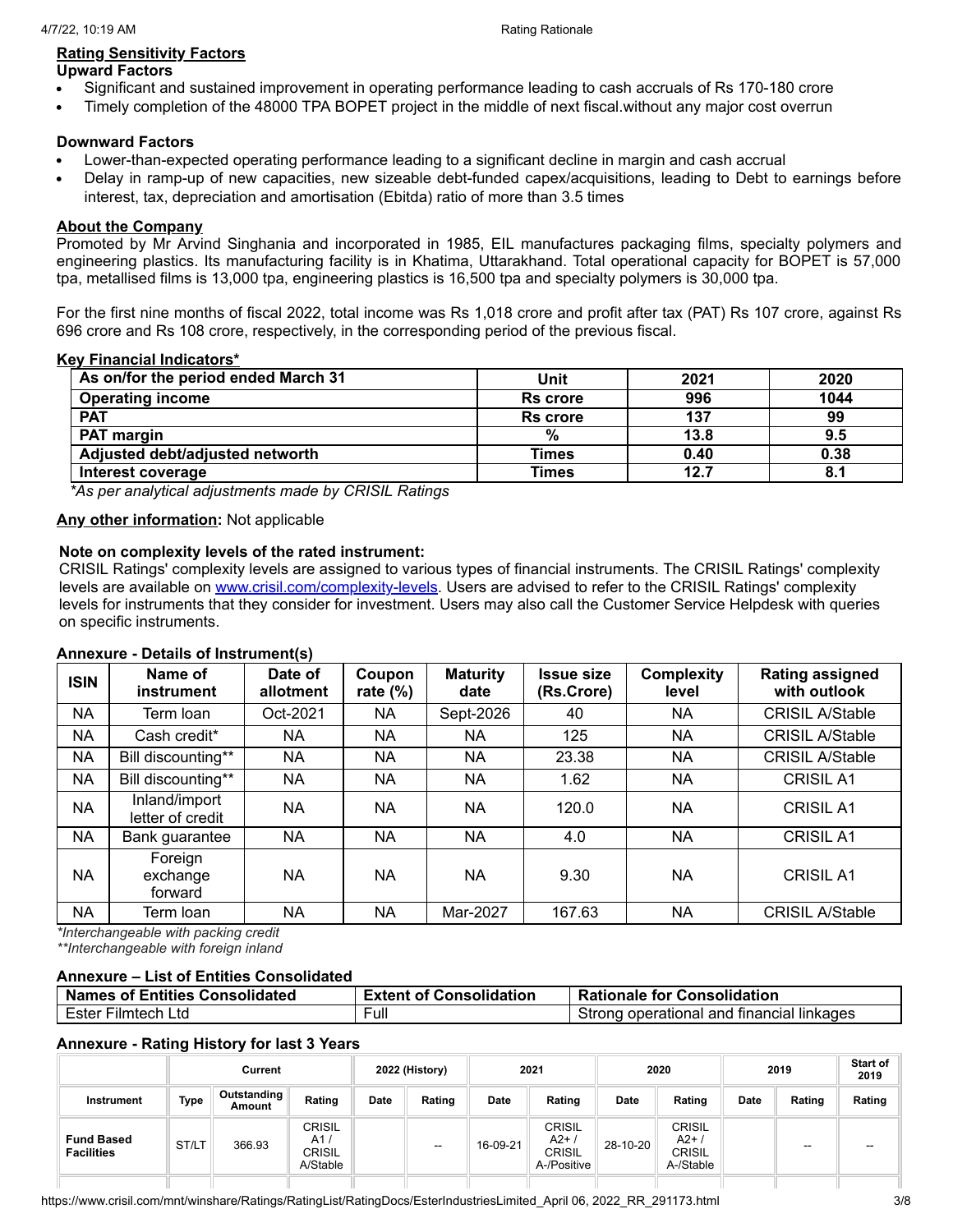|                                            |           |       | --                              | $\overline{a}$ | 01-09-21 | <b>CRISIL</b><br>$A2+$<br><b>CRISIL</b><br>A-/Positive | 08-10-20 | <b>CRISIL</b><br>$A2+$<br><b>CRISIL</b><br>A-/Stable |                          |                          |
|--------------------------------------------|-----------|-------|---------------------------------|----------------|----------|--------------------------------------------------------|----------|------------------------------------------------------|--------------------------|--------------------------|
|                                            |           |       | --                              | --             | 25-02-21 | <b>CRISIL</b><br>$A2+$<br><b>CRISIL</b><br>A-/Stable   |          | $\sim$                                               |                          |                          |
| <b>Non-Fund Based</b><br><b>Facilities</b> | <b>ST</b> | 124.0 | <b>CRISIL</b><br>A <sub>1</sub> | --             | 16-09-21 | <b>CRISIL</b><br>$A2+$                                 | 28-10-20 | <b>CRISIL</b><br>$A2+$                               | $\overline{\phantom{a}}$ | $\overline{\phantom{m}}$ |
|                                            |           |       | $\overline{\phantom{a}}$        | $\overline{a}$ | 01-09-21 | <b>CRISIL</b><br>$A2+$                                 | 08-10-20 | <b>CRISIL</b><br>$A2+$                               | --                       |                          |
|                                            |           |       | $\overline{\phantom{a}}$        | --             | 25-02-21 | <b>CRISIL</b><br>$A2+$                                 |          | $\hspace{0.05cm}$                                    | --                       |                          |
| Commercial<br>Paper                        | <b>ST</b> |       | $\overline{\phantom{a}}$        | --             | 16-09-21 | Withdrawn                                              | 28-10-20 | <b>CRISIL</b><br>$A2+$                               | $\overline{\phantom{a}}$ | --                       |
|                                            |           |       | --                              | --             | 01-09-21 | <b>CRISIL</b><br>$A2+$                                 | 08-10-20 | <b>CRISIL</b><br>$A2+$                               | --                       |                          |
| $\mathbf{a}$                               |           |       | $\hspace{0.05cm}$               | --             | 25-02-21 | <b>CRISIL</b><br>$A2+$                                 |          | $\hspace{0.05cm}$                                    | --                       |                          |

*All amounts are in Rs.Cr.*

# **Annexure - Details of Bank Lenders & Facilities**

| <b>Facility</b>                                 | <b>Amount (Rs.Crore)</b> | <b>Name of Lender</b>      | Rating                 |
|-------------------------------------------------|--------------------------|----------------------------|------------------------|
| <b>Bank Guarantee**</b>                         | 0.26                     | <b>HDFC Bank Limited</b>   | <b>CRISIL A1</b>       |
| <b>Bank Guarantee**</b>                         | 1.14                     | <b>Bank of India</b>       | <b>CRISIL A1</b>       |
| <b>Bank Guarantee**</b>                         | 1.1                      | <b>Bank of Baroda</b>      | <b>CRISIL A1</b>       |
| <b>Bank Guarantee**</b>                         | 0.9                      | <b>Union Bank of India</b> | <b>CRISIL A1</b>       |
| <b>Bank Guarantee**</b>                         | 0.6                      | <b>Canara Bank</b>         | <b>CRISIL A1</b>       |
| <b>Bill Discounting**</b>                       | 1.62                     | <b>HDFC Bank Limited</b>   | <b>CRISIL A1</b>       |
| <b>Bill Discounting**</b>                       | 7.12                     | <b>Bank of India</b>       | <b>CRISIL A/Stable</b> |
| <b>Bill Discounting**</b>                       | 6.88                     | <b>Bank of Baroda</b>      | <b>CRISIL A/Stable</b> |
| <b>Bill Discounting**</b>                       | 5.63                     | <b>Union Bank of India</b> | <b>CRISIL A/Stable</b> |
| <b>Bill Discounting**</b>                       | 3.75                     | Canara Bank                | <b>CRISIL A/Stable</b> |
| <b>Cash Credit*</b>                             | 8.12                     | <b>HDFC Bank Limited</b>   | <b>CRISIL A/Stable</b> |
| Cash Credit*                                    | 35.63                    | <b>Bank of India</b>       | <b>CRISIL A/Stable</b> |
| <b>Cash Credit*</b>                             | 34.38                    | <b>Bank of Baroda</b>      | <b>CRISIL A/Stable</b> |
| Cash Credit*                                    | 28.12                    | <b>Union Bank of India</b> | <b>CRISIL A/Stable</b> |
| <b>Cash Credit*</b>                             | 18.75                    | <b>Canara Bank</b>         | <b>CRISIL A/Stable</b> |
| <b>Foreign Exchange Forward</b>                 | 4.5                      | <b>Bank of Baroda</b>      | <b>CRISIL A1</b>       |
| Foreign Exchange Forward                        | 1.68                     | <b>Union Bank of India</b> | <b>CRISIL A1</b>       |
| <b>Foreign Exchange Forward</b>                 | 0.98                     | <b>Canara Bank</b>         | <b>CRISIL A1</b>       |
| <b>Foreign Exchange Forward</b>                 | 2.14                     | <b>Bank of India</b>       | <b>CRISIL A1</b>       |
| <b>Inland/Import Letter of</b><br><b>Credit</b> | 34.2                     | <b>Bank of India</b>       | <b>CRISIL A1</b>       |
| <b>Inland/Import Letter of</b><br><b>Credit</b> | 33                       | <b>Bank of Baroda</b>      | <b>CRISIL A1</b>       |
| <b>Inland/Import Letter of</b><br><b>Credit</b> | 27                       | <b>Union Bank of India</b> | <b>CRISIL A1</b>       |
| <b>Inland/Import Letter of</b><br>Credit        | 18                       | <b>Canara Bank</b>         | <b>CRISIL A1</b>       |
| <b>Inland/Import Letter of</b><br>Credit        | 7.8                      | <b>HDFC Bank Limited</b>   | <b>CRISIL A1</b>       |
| <b>Term Loan</b>                                | 4.68                     | <b>Bank of Baroda</b>      | <b>CRISIL A/Stable</b> |
| <b>Term Loan</b>                                | 3.71                     | <b>Union Bank of India</b> | <b>CRISIL A/Stable</b> |
|                                                 |                          |                            |                        |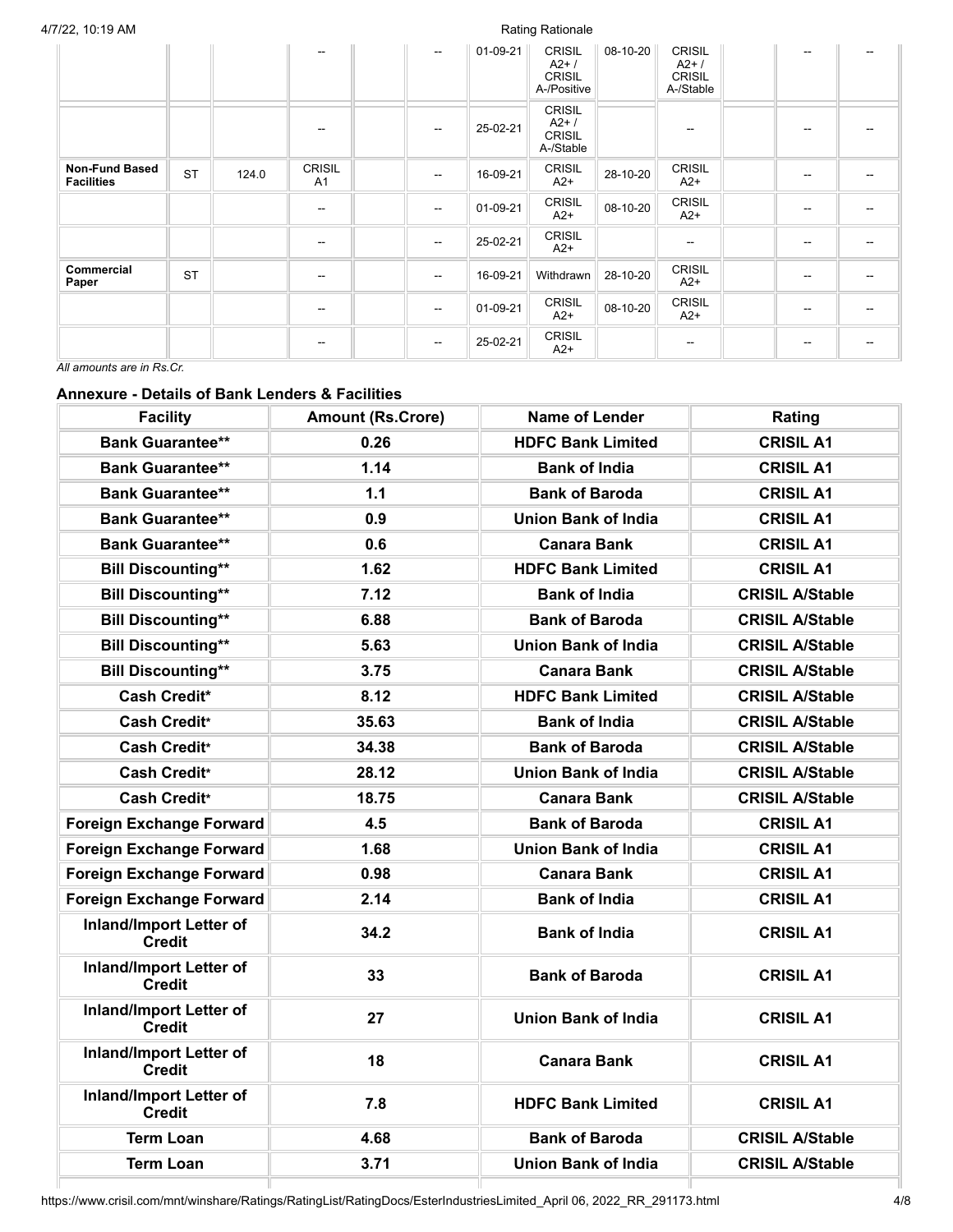#### 4/7/22, 10:19 AM

| M                |       | <b>Rating Rationale</b>                                  |                        |  |  |  |
|------------------|-------|----------------------------------------------------------|------------------------|--|--|--|
| <b>Term Loan</b> | 7.28  | <b>Canara Bank</b>                                       | <b>CRISIL A/Stable</b> |  |  |  |
| <b>Term Loan</b> | 27.01 | <b>Tata Capital Financial</b><br><b>Services Limited</b> | <b>CRISIL A/Stable</b> |  |  |  |
| <b>Term Loan</b> | 20    | The Karnataka Bank<br>Limited                            | <b>CRISIL A/Stable</b> |  |  |  |
| <b>Term Loan</b> | 34.25 | <b>IDFC FIRST Bank Limited</b>                           | <b>CRISIL A/Stable</b> |  |  |  |
| <b>Term Loan</b> | 30    | <b>Bajaj Finance Limited</b>                             | <b>CRISIL A/Stable</b> |  |  |  |

| Term Loan        | 5.64  | <b>Axis Finance Limited</b>                              | <b>CRISIL A/Stable</b> |
|------------------|-------|----------------------------------------------------------|------------------------|
| Term Loan        | 29.36 | <b>Axis Finance Limited</b>                              | <b>CRISIL A/Stable</b> |
| Term Loan        | 40    | <b>Qatar National Bank</b><br>(Q.P.S.C.)                 | <b>CRISIL A/Stable</b> |
| <b>Term Loan</b> | 0.83  | <b>Tata Capital Financial</b><br><b>Services Limited</b> | <b>CRISIL A/Stable</b> |
| <b>Term Loan</b> | 4.87  | <b>Bank of India</b>                                     | <b>CRISIL A/Stable</b> |

This Annexure has been updated on 6-Apr-2022 in line with the lender-wise facility details as on 17-Aug-2021 received from the rated entity *\*Interchangeable with packing credit*

*\*\*Interchangeable with foreign inland*

# **Criteria Details**

| Links to related criteria                                                 |  |
|---------------------------------------------------------------------------|--|
| <b>CRISILs Approach to Financial Ratios</b>                               |  |
| <b>Rating criteria for manufaturing and service sector companies</b>      |  |
| <b>CRISILs Bank Loan Ratings - process, scale and default recognition</b> |  |
| <b>CRISILs Criteria for Consolidation</b>                                 |  |

| <b>Media Relations</b>                                                                                                    | <b>Analytical Contacts</b>                                                                                                                | <b>Customer Service Helpdesk</b>                                                                                                             |
|---------------------------------------------------------------------------------------------------------------------------|-------------------------------------------------------------------------------------------------------------------------------------------|----------------------------------------------------------------------------------------------------------------------------------------------|
| Pankaj Rawat<br><b>Media Relations</b><br><b>CRISIL Limited</b><br>B: +91 22 3342 3000<br>pankaj.rawat@crisil.com         | Manish Kumar Gupta<br>Senior Director<br><b>CRISIL Ratings Limited</b><br>B:+91 124 672 20000<br>manish.gupta@crisil.com                  | Timings: 10.00 am to 7.00 pm<br>Toll free Number: 1800 267 1301<br>For a copy of Rationales / Rating Reports:<br>CRISILratingdesk@crisil.com |
| Hiral Jani Vasani<br><b>Media Relations</b><br><b>CRISIL Limited</b><br>B: +91 22 3342 3000<br>hiral.vasani@crisil.com    | Nitesh Jain<br>Director<br><b>CRISIL Ratings Limited</b><br>D:+91 22 3342 3329<br>nitesh.jain@crisil.com                                  | For Analytical queries:<br>ratingsinvestordesk@crisil.com                                                                                    |
| Rutuja Gaikwad<br><b>Media Relations</b><br><b>CRISIL Limited</b><br>B: +91 22 3342 3000<br>Rutuja.Gaikwad@ext-crisil.com | Manish Srivastava<br><b>Senior Rating Analyst</b><br><b>CRISIL Ratings Limited</b><br>B:+91 124 672 20000<br>Manish.Srivastava@crisil.com |                                                                                                                                              |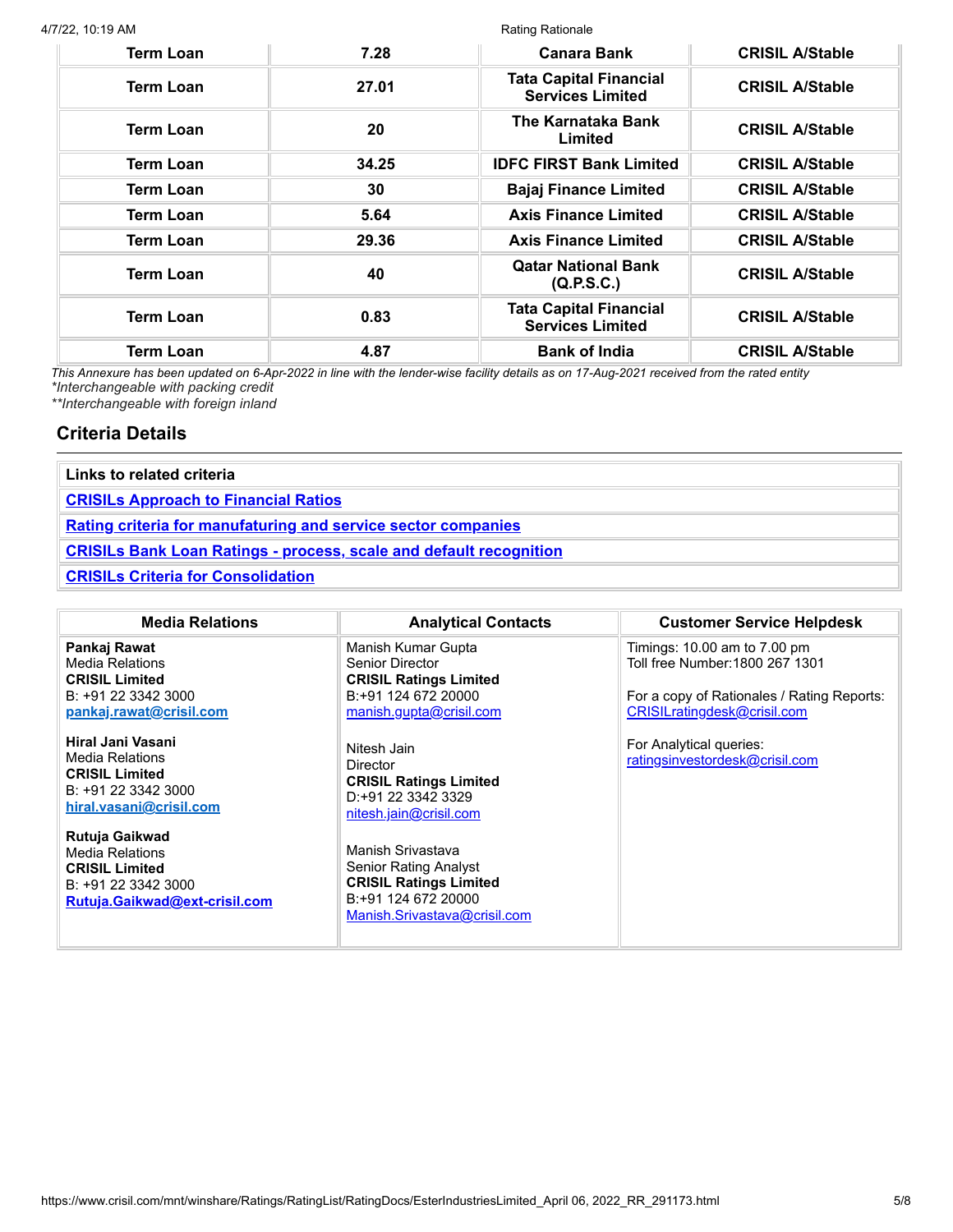4/7/22, 10:19 AM Rationale and American control of the Rational Rationale Rationale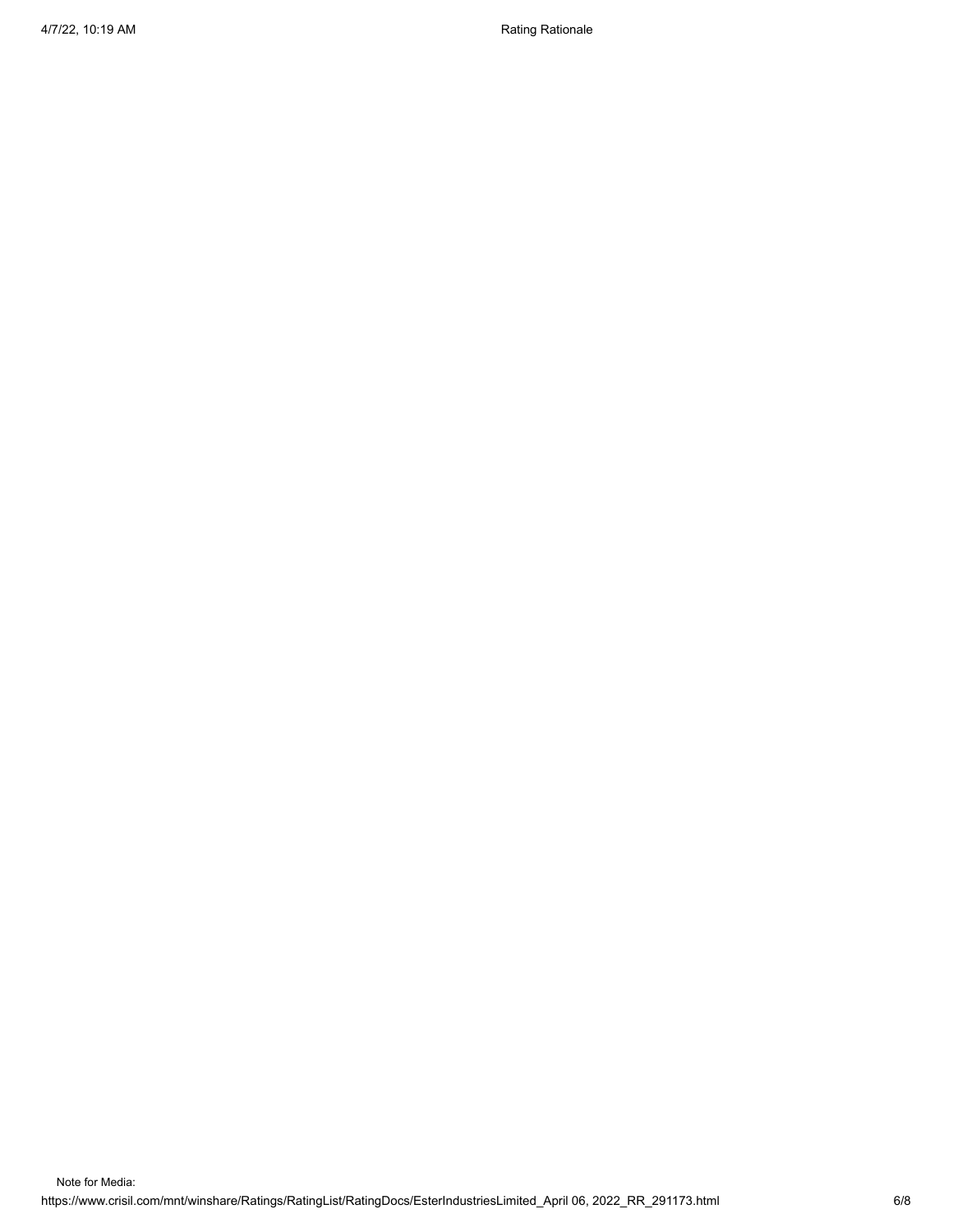#### 4/7/22, 10:19 AM Rationale Rationale Rationale Rationale Rationale Rationale Rationale

This rating rationale is transmitted to you for the sole purpose of dissemination through your newspaper/magazine/agency. The rating rationale may be used by you in full or in part without changing the meaning or context thereof but with due credit to CRISIL Ratings. However, CRISIL Ratings alone has the sole right of distribution (whether directly or indirectly) of its rationales for consideration or otherwise through any media including websites and portals.

#### **About CRISIL Ratings Limited (A subsidiary of CRISIL Limited)**

CRISIL Ratings pioneered the concept of credit rating in India in 1987. With a tradition of independence, analytical rigour and innovation, we set the standards in the credit rating business. We rate the entire range of debt instruments, such as bank loans, certificates of deposit, commercial paper, non-convertible/convertible/partially convertible bonds and debentures, perpetual bonds, bank hybrid capital instruments, asset-backed and mortgage-backed securities, partial guarantees and other structured debt instruments. We have rated over 33,000 large and mid-scale corporates and financial institutions. We have also instituted several innovations in India in the rating business, including ratings for municipal bonds, partially guaranteed instruments and infrastructure investment trusts (InvITs).

CRISIL Ratings Limited ('CRISIL Ratings') is a wholly-owned subsidiary of CRISIL Limited ('CRISIL'). CRISIL Ratings Limited is registered in India as a credit rating agency with the Securities and Exchange Board of India ("SEBI").

For more information, visit **[www.crisilratings.com](http://www.crisilratings.com/)** 

#### **About CRISIL Limited**

CRISIL is a global analytical company providing ratings, research, and risk and policy advisory services. We are India's leading ratings agency. We are also the foremost provider of high-end research to the world's largest banks and leading corporations.

CRISIL is majority owned by S&P Global Inc, a leading provider of transparent and independent ratings, benchmarks, analytics and data to the capital and commodity markets worldwide.

For more information, visit [www.crisil.com](http://www.crisil.com/)

Connect with us: [TWITTER](https://twitter.com/CRISILLimited) | [LINKEDIN](http://www.linkedin.com/company/crisil) | [YOUTUBE](https://www.youtube.com/user/CRISILLimited) | [FACEBOOK](https://www.facebook.com/CRISILLimited)

#### **CRISIL PRIVACY NOTICE**

CRISIL respects your privacy. We may use your contact information, such as your name, address and email id to fulfil your request and service your account and to provide you with additional information from CRISIL. For further information on CRISIL's privacy policy please visit [www.crisil.com.](https://www.crisil.com/en/home/crisil-privacy-notice.html)

#### **DISCLAIMER**

This disclaimer is part of and applies to each credit rating report and/or credit rating rationale ('report') that is provided by CRISIL Ratings Limited ('CRISIL Ratings'). To avoid doubt, the term 'report' includes the information, ratings and other content forming part of the report. The report is intended for the jurisdiction of India only. This report does not constitute an offer of services. Without limiting the generality of the foregoing, nothing in the report is to be construed as CRISIL Ratings providing or intending to provide any services in jurisdictions where CRISIL Ratings does not have the necessary licenses and/or registration to carry out its business activities referred to above. Access or use of this report does not create a client relationship between CRISIL Ratings and the user.

We are not aware that any user intends to rely on the report or of the manner in which a user intends to use the report. In preparing our report we have not taken into consideration the objectives or particular needs of any particular user. It is made abundantly clear that the report is not intended to and does not constitute an investment advice. The report is not an offer to sell or an offer to purchase or subscribe for any investment in any securities, instruments, facilities or solicitation of any kind to enter into any deal or transaction with the entity to which the report pertains. The report should not be the sole or primary basis for any investment decision within the meaning of any law or regulation (including the laws and regulations applicable in the US).

Ratings from CRISIL Ratings are statements of opinion as of the date they are expressed and not statements of fact or recommendations to purchase, hold or sell any securities/instruments or to make any investment decisions. Any opinions expressed here are in good faith, are subject to change without notice, and are only current as of the stated date of their